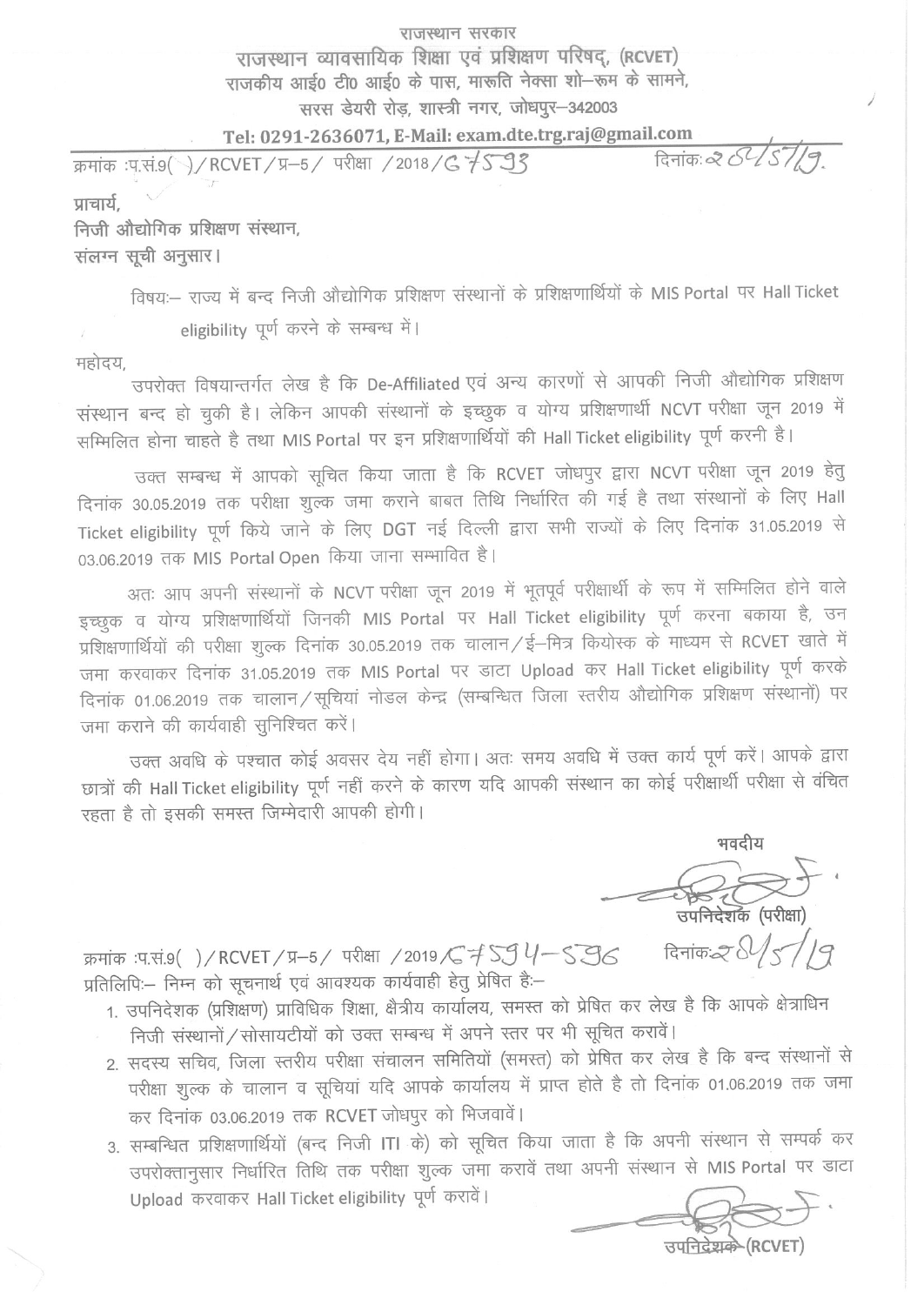## **List of Closed Pvt. ITI**

|                | <b>District Name</b> | Ins. Code  | Short Name                                      | Society                                                                                        |
|----------------|----------------------|------------|-------------------------------------------------|------------------------------------------------------------------------------------------------|
| S. No.         |                      | <b>New</b> |                                                 |                                                                                                |
| 1              | <b>AJMER</b>         | P0006      | RAJASTHAN PVT. ITI, NASIRABAAD<br>(AJMER)       |                                                                                                |
| $\overline{2}$ | <b>AJMER</b>         | P0009      | TAGORE PVT. ITI, KEKRI (AJMER)                  |                                                                                                |
|                | <b>AJMER</b>         | P0305      | SHREE BALAJI PVT. ITI, BHINAY (AJMER)           | PRERNA SANSTHAN, "AASHIRWAD"<br>STATION ROAD, SUJANGARH                                        |
| 3              |                      |            |                                                 | (CHURU)                                                                                        |
| 4              | <b>AJMER</b>         | P0306      | MA VESHNAV PVT. ITI, ARAIN (AJMER)              |                                                                                                |
| 5              | <b>ALWAR</b>         | P0011      | AMITOJ PVT. ITI, ALWAR                          |                                                                                                |
| 6              | <b>ALWAR</b>         | P0014      | B.L. PVT. ITI, ALWAR                            | <b>CHOUDHARY CHARAN SINGH</b><br>MEDICAL SIKSHAN PRASHIKSHAN<br>SANSTHAN, 7/58, N.E.B. HOUSING |
|                |                      |            |                                                 | BOARD, ALWAR                                                                                   |
| $\overline{7}$ | <b>ALWAR</b>         | P0018      | DESERT ROSE PVT. ITI, MUNDAWAR<br>(ALWAR)       |                                                                                                |
| 8              | <b>ALWAR</b>         | P0022      | P.D. PVT. ITI, BEHROR (ALWAR)                   | P.D. ECONOMIC & EDUCATIONAL<br>DEVELOPMENT SOCIETY, GANDALA,<br>TEH.BEHROR, DIST. ALWAR        |
| 9              | <b>ALWAR</b>         | P0023      | SARASWATI PVT. ITI, KOTKASIM (ALWAR)            |                                                                                                |
| 10             | <b>ALWAR</b>         | P0034      | SHRIMATI BASSO DEVI PVT. ITI, PEEPLI<br>(ALWAR) |                                                                                                |
| 11             | <b>ALWAR</b>         | P0035      | SHRIMATI GANGADEVI PVT. ITI, RENI<br>(ALWAR)    | SMT. GANGA DEVI SHIKHSHAN<br>EVAM PRASHIKSHAN SANSTHAN,<br>RENI, TEH. RAJGARH DIST. ALWAR      |
| 12             | <b>ALWAR</b>         | P0036      | SHUBHAM PVT. ITI, RAJGARH (ALWAR)               | SWAMI VIVEKA NAND TECHNICAL<br>EDUCATION SOCIETY, RAJGARH,<br>DIST. ALWAR                      |
| 13             | <b>ALWAR</b>         | P0037      | SOFTTECH PVT. ITI, ALWAR                        |                                                                                                |
| 14             | <b>ALWAR</b>         | P0038      | TYAGI PVT. ITI, ALWAR                           |                                                                                                |
| 15             | <b>ALWAR</b>         | P0044      | EVEREST ACADEMY PVT. ITI, ALWAR                 |                                                                                                |
| 16             | <b>ALWAR</b>         | P0045      | GANDHI PVT. ITI, SODAWAS (ALWAR)                | SANTOSH ADARSH BAL VIDHYALAYA<br>SAMITTEE, SODAWAS<br>(ALWAR)301427                            |
| 17             | <b>ALWAR</b>         | P0046      | GOLDEN SELF PVT. ITI, BEHROR (ALWAR)            |                                                                                                |
| 18             | <b>ALWAR</b>         | P0047      | GYAN JYOTI PVT. ITI, BANSUR (ALWAR)             |                                                                                                |
| 19             | <b>ALWAR</b>         | P0049      | KARM BHUMI PVT. ITI, TALWAR, BEHROR<br>(ALWAR)  |                                                                                                |
| 20             | <b>ALWAR</b>         | P0050      | KISHAN PVT. ITI, Burhi Bawal (ALWAR)            |                                                                                                |
| 21             | ALWAR                | P0051      | LOKMANYA TILAK PVT. ITI, RAMGARH<br>(ALWAR)     |                                                                                                |
| 22             | ALWAR                | P0052      | LORD INTERNATIONAL PVT. ITI, BHIWADI<br>(ALWAR) |                                                                                                |
| 23             | <b>ALWAR</b>         | P0055      | NEW SORABH PVT. ITI, ALWAR                      |                                                                                                |
| 24             | <b>ALWAR</b>         | P0063      | SHREE KRISHNA PVT. ITI, KHUSKHERA<br>(ALWAR)    |                                                                                                |
| 25             | <b>ALWAR</b>         | P0067      | VIKAS PVT. ITI, MEENA PARI, ALWAR               |                                                                                                |
|                |                      |            |                                                 |                                                                                                |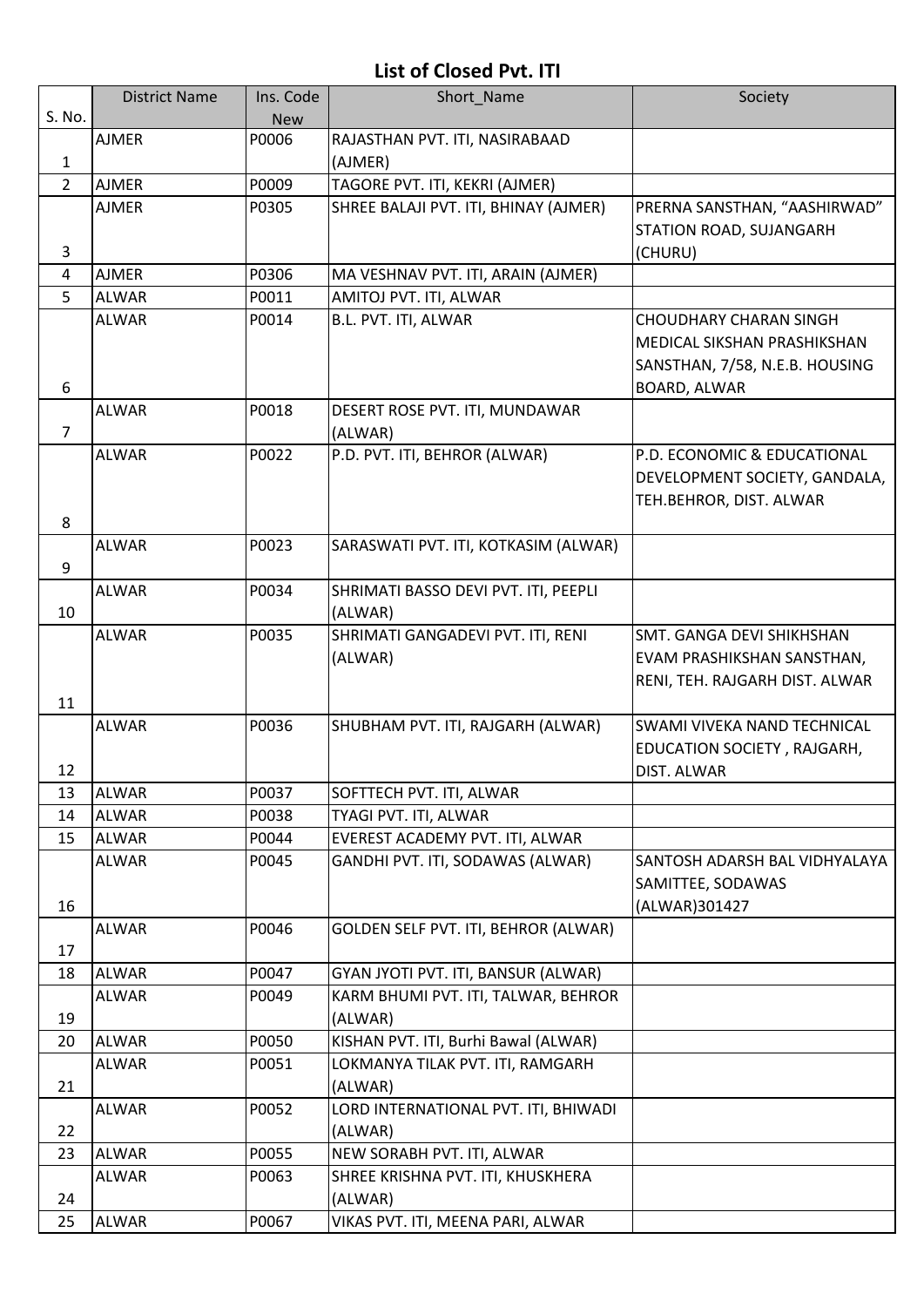|    | <b>ALWAR</b>     | P0344 | SAMVARDHNA PVT. ITI, Khairthal (ALWAR) SHIKSHA SANCHALAN AVAM |                                                      |
|----|------------------|-------|---------------------------------------------------------------|------------------------------------------------------|
|    |                  |       |                                                               | CHIKITSA PRASAR SAMITTEE,                            |
|    |                  |       |                                                               | OPPOSITE SANSKRIT COLLEGE, PHED                      |
| 26 |                  |       |                                                               | ROAD, DAUSA 303303                                   |
|    | <b>ALWAR</b>     | P0347 | S.J. PVT. ITI, JANAKSINGHPURA (ALWAR)                         | SATI JABDE PUBLIC HEALTH &                           |
|    |                  |       |                                                               | EDUCATION TRUST, KIRTI NAGAR,                        |
|    |                  |       |                                                               | NEAR SHIV MANDIR, BHIWARII                           |
| 27 |                  |       |                                                               | (HARIYANA)                                           |
|    | <b>ALWAR</b>     | P0349 | SAVITRI DEVI PVT. ITI, RAMGARH (ALWAR)                        |                                                      |
| 28 |                  |       |                                                               |                                                      |
|    | ALWAR            | P0521 | BHAGWAN MAHAVEER PVT. ITI, KHERLI                             | MAHARANA PRATAP MANAV VIKAS                          |
|    |                  |       | GANJ (ALWAR)                                                  | SAMITTEE, F-54 MOHAN NAGAR,                          |
|    |                  |       |                                                               | HINDAUN CITY, DISTT. KARAULI                         |
| 29 |                  |       |                                                               |                                                      |
| 30 | <b>ALWAR</b>     | P0524 | FOUNDATION PVT. ITI, ALWAR                                    |                                                      |
| 31 | <b>ALWAR</b>     | P0526 | MAPS PVT. ITI, BAHALA (ALWAR)                                 |                                                      |
| 32 | <b>BARAN</b>     | P0544 | SHIV PVT. ITI, BARAN                                          |                                                      |
| 33 | <b>BARMER</b>    | P0070 | JAI NARAYAN VYAS PVT. ITI, BARMER                             |                                                      |
| 34 | <b>BHARATPUR</b> | P0077 | JAI BHARAT PVT. ITI, BHARATPUR                                |                                                      |
|    | <b>BHARATPUR</b> | P0078 | SARVODAYA AAYURVED AND PVT. ITI,                              |                                                      |
| 35 |                  |       | <b>BHARATPUR</b>                                              |                                                      |
|    | <b>BHARATPUR</b> | P0092 | MAHARSHI ARVIND PVT. ITI, KRISHNA                             |                                                      |
| 36 |                  |       | NAGAR, BHARATPUR                                              |                                                      |
|    | <b>BHARATPUR</b> | P0099 | SHREE ROOP SINGH PVT. ITI, DEEG                               |                                                      |
| 37 |                  |       | (BHARATPUR)                                                   |                                                      |
| 38 | <b>BHILWARA</b>  | P0103 | SANGAM PVT. ITI, BANERA (BHILWARA)                            |                                                      |
|    | <b>BHILWARA</b>  | P0309 | VIDHYA PVT. ITI, BHILWARA                                     | VIDHYA KALA SANSKRATI SHIKSHA &                      |
|    |                  |       |                                                               | JAN KALYAN SAMITTEE, 2,                              |
|    |                  |       |                                                               | ADVOCATE COLONY, COLLEGE                             |
|    |                  |       |                                                               | ROAD, BHILWARA                                       |
| 39 |                  |       |                                                               |                                                      |
|    | <b>BHILWARA</b>  | P0922 | SIDDHANT PVT. ITI, BHILWARA                                   | SHRI BIRBAL MEMO. EDUCATION                          |
|    |                  |       |                                                               | SAMITEE, 10-MAHALAKSHMI VILLA                        |
|    |                  |       |                                                               | MUHANA ROAD, OPP. V.T. ROAD,                         |
|    |                  |       |                                                               | MANSAROVAR, JAIPUR                                   |
| 40 |                  |       |                                                               |                                                      |
|    | <b>BIKANER</b>   | P0071 | E.C.B. PVT. ITI, BIKANER                                      | <b>ENGINEERING COLLEGE SOCIETY</b>                   |
| 41 |                  |       |                                                               | <b>BIKANER</b>                                       |
|    | <b>BIKANER</b>   | P0072 | H.R. MEMORIAL PVT. ITI, LUNKARANSAR                           |                                                      |
| 42 |                  |       | (BIKANER)                                                     |                                                      |
|    | <b>BIKANER</b>   | P0310 | DR. TANVEER MALAWAT PVT. ITI, BIKANER                         |                                                      |
| 43 |                  |       |                                                               |                                                      |
|    | <b>BIKANER</b>   | P0558 | M.S.Y. PVT. ITI, UDAI RAMSAR (BIKANER)                        |                                                      |
| 44 |                  |       |                                                               |                                                      |
| 45 | <b>BIKANER</b>   | P1884 | CHOUDHARY PVT. ITI, BIGGA (Bikaner)                           |                                                      |
| 46 | <b>BUNDI</b>     | P0890 | Kshatriya PVT. ITI, Bundi                                     |                                                      |
| 47 | CHITTAURGARH     | P0113 | RAJASTHAN PVT. ITI, CHITTORGARH                               |                                                      |
|    | CHITTAURGARH     | P0440 | LAL BAHADUR SHASTRI PVT. ITI,                                 |                                                      |
| 48 |                  |       | CHANDERIA, CHITTORGARH                                        |                                                      |
|    | CHITTAURGARH     | P0441 | AKC PVT. ITI, CHITTORGARH                                     |                                                      |
|    |                  |       |                                                               | SHREE NATH VIKAS SANSTHAN,<br>NEAR HEAD POST OFFICE, |
|    |                  |       |                                                               |                                                      |
|    |                  |       |                                                               | MAHARANA PRATAP SETU MARG,                           |
| 49 |                  |       |                                                               | CHITTORGARH-321001                                   |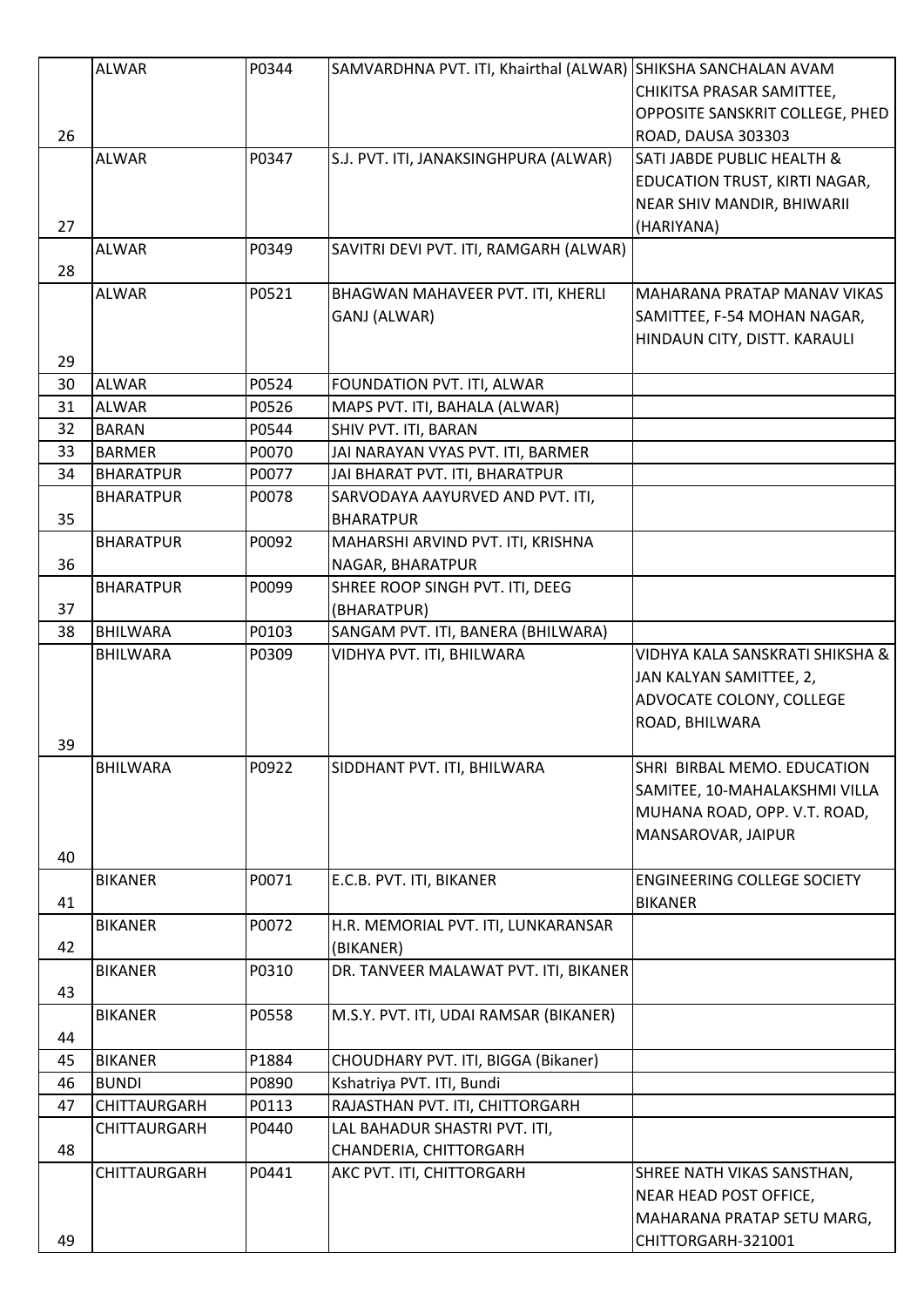|    | <b>CHITTAURGARH</b> | P0570 | SORABH PVT. ITI, CHANDRIYA,           | RAJASTHAN DEHLI EDUCATION                |
|----|---------------------|-------|---------------------------------------|------------------------------------------|
|    |                     |       | <b>CHITTORGARH</b>                    | SOCIETY APRIVATE INDUSTRIAL              |
|    |                     |       |                                       | TRAINING INSTITUTE KRISHANA              |
|    |                     |       |                                       | COLONY, BAYANA MOD HINDAUN               |
| 50 |                     |       |                                       | <b>CITY DIST. KARAULI</b>                |
|    | <b>CHURU</b>        | P0507 | R.J.N. TIWARI MEMORIAL PVT. ITI,      |                                          |
| 51 |                     |       | SARDARSHAHAR (CHURU)                  |                                          |
|    | <b>CHURU</b>        | P0509 | SHRI MADHAV PVT. ITI, SUJANGARH       | <b>SHRI MADHAV SAKHSK &amp; PRSAKHSK</b> |
|    |                     |       | (CHURU)                               | SAVA SANSTHAN, LADNU, DISTT.             |
| 52 |                     |       |                                       | <b>NAGAUR</b>                            |
|    | <b>CHURU</b>        | P0578 | VIVEKANAND PVT. ITI, SUJANGARH        | B.D.S. SHIKSHAN SANSTHAN C/0             |
|    |                     |       | (CHURU)                               | <b>B.D.S. PUBLIC SCHOOL AGOONA</b>       |
|    |                     |       |                                       |                                          |
|    |                     |       |                                       | BAZAR, SUJANGARH, DIST. CHURU-           |
| 53 |                     |       |                                       | 331507                                   |
|    | <b>CHURU</b>        | P1799 | SHREE RAM PVT. ITI, Dheerwas Bara     | SHRI BALAJI PUBLIK SCHOOL                |
|    |                     |       | (Churu)                               | SAMITEE, TEHSIL TARANAGAR, DIST.         |
| 54 |                     |       |                                       | CHURU - 331302                           |
|    | <b>DAUSA</b>        | P0128 | BHAGWAN MAHAVEER PVT. ITI, MAHWA      |                                          |
| 55 |                     |       | (DAUSA)                               |                                          |
| 56 | <b>DAUSA</b>        | P0131 | KAMAAL PVT. ITI, MANDAWAR (DAUSA)     |                                          |
| 57 | <b>DAUSA</b>        | P0134 | SAURABH PVT. ITI, DAUSA               |                                          |
| 58 | <b>DAUSA</b>        | P0136 | SHRI BALAJI PVT. ITI, DAUSA           |                                          |
| 59 | <b>DAUSA</b>        | P0147 | PUSHPAWATI PVT. ITI, SIKRAI (DAUSA)   |                                          |
| 60 | <b>DAUSA</b>        | P0436 | SWAGAT PVT. ITI, SIKRAI (DAUSA)       |                                          |
|    | <b>DAUSA</b>        | P0517 | KANIKA PVT. ITI, ABHANERI (DAUSA)     | DR. BHIM RAV AMBEDKAR JAN                |
| 61 |                     |       |                                       | VIKASH SAVA SAMITEE, JAIPUR              |
| 62 | <b>DAUSA</b>        | P0580 | BHAGWAN MAHAVEER PVT. ITI, DAUSA      |                                          |
|    | <b>DAUSA</b>        | P0590 | RAM SWAROOP AGARWAL PVT. ITI,         | RAM SWAROOP AGARWAL                      |
|    |                     |       | MANDAWAR (DAUSA)                      | EDUCATIONAL AND RESEARCH                 |
|    |                     |       |                                       | SOCIETY C/0 RAMNIVAS AND                 |
|    |                     |       |                                       | COMPANY, MANDAWAR DIST.                  |
| 63 |                     |       |                                       | DAUSA-321609                             |
| 64 | <b>DHAULPUR</b>     | P0125 | SHREE GIRIRAJ PVT. ITI, DHAULPUR      |                                          |
|    | <b>DHAULPUR</b>     | P0312 | MANGALAM PVT. ITI, Baseri (DHAULPUR)  |                                          |
| 65 |                     |       |                                       |                                          |
| 66 | <b>DUNGARPUR</b>    | P0151 | VIKAS PVT. ITI, DUNGARPUR             |                                          |
|    | <b>DUNGARPUR</b>    | P0152 | TRI OM PVT. ITI, BICHHIWARA           |                                          |
| 67 |                     |       | (DUNGARPUR)                           |                                          |
|    | GANGANAGAR          | P0281 | M.J. KUMHERIA PVT. ITI, RAWLA MANDI   |                                          |
| 68 |                     |       | (SRI GANGANAGAR)                      |                                          |
|    | GANGANAGAR          | P0282 | NANDLAL CHALANA ARORVANSH MAHILA      | NANDLAL CHALANA ARORVANSH                |
|    |                     |       | PVT. ITI, SRI GANGANAGAR              | MAHILA SILAI, KADAI, BUNAI,              |
|    |                     |       |                                       |                                          |
|    |                     |       |                                       | DHARMARTH SCHOOL, SHRI                   |
| 69 |                     |       |                                       | GANGANAGAR                               |
|    | GANGANAGAR          | P0455 | SHINING STARS PVT. ITI, RAISINGHNAGAR |                                          |
| 70 |                     |       | (SRI GANGANAGAR)                      |                                          |
|    | GANGANAGAR          | P0721 | NEW UNITECH PVT. ITI, ANUPGARH (SRI   |                                          |
| 71 |                     |       | GANGANAGAR)                           |                                          |
|    | GANGANAGAR          | P1443 | SHRI RAM PVT. ITI, RAISINGHNAGAR (SRI | <b>SHRIRAM WEAKER SECTION</b>            |
|    |                     |       | GANGANAGAR)                           | WELLFAIR CHARITABLE TRUST,               |
| 72 |                     |       |                                       | RAISINGHNAGAR                            |
|    |                     |       |                                       |                                          |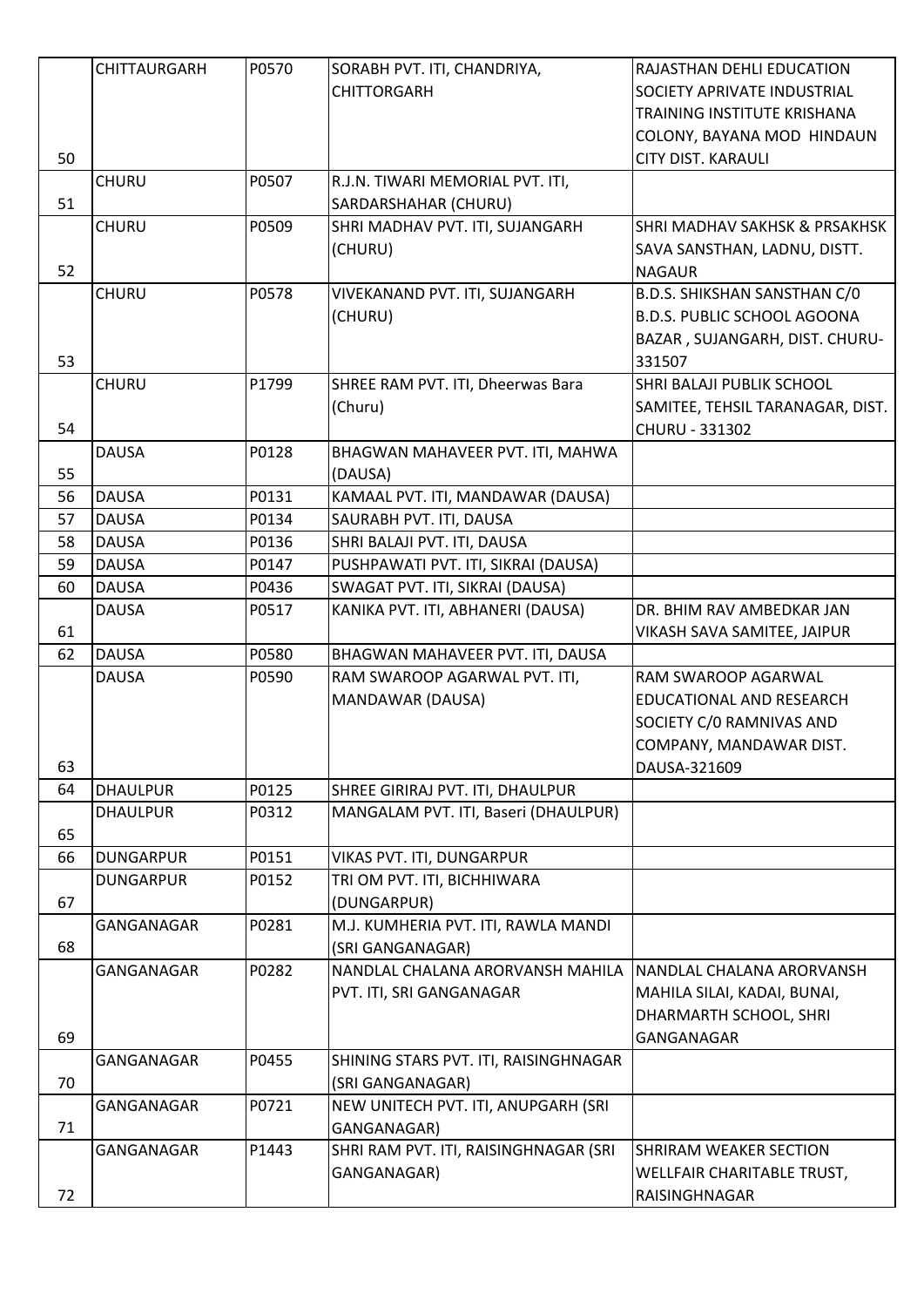|    | HANUMANGARH   | P0499 | NOHAR PVT. ITI, NOHAR                  | SRI MARWAR SHIKSHAN SANSTHAN       |
|----|---------------|-------|----------------------------------------|------------------------------------|
|    |               |       | (HANUMANGARH)                          | C/O NEAR SHANKAR TAKIES,           |
|    |               |       |                                        | NOHAR, DIST. HANUMANGARH-          |
| 73 |               |       |                                        | 335523                             |
| 74 | <b>JAIPUR</b> | P0159 | AACHARYA SHRI TULSI PVT. ITI, JAIPUR   |                                    |
|    | <b>JAIPUR</b> | P0160 | ARCH ACADEMY OF FASHION AND DESIGN     |                                    |
| 75 |               |       | PVT. ITI, JAIPUR                       |                                    |
|    | <b>JAIPUR</b> | P0162 | <b>BHAGWAN MAHAVEER TECHNICAL PVT.</b> |                                    |
| 76 |               |       | ITI, MALVIYA INDUSTRIAL AREA, JAIPUR   |                                    |
| 77 | <b>JAIPUR</b> | P0164 | CHANDSHILP SHALA PVT. ITI, JAIPUR      |                                    |
|    | <b>JAIPUR</b> | P0165 | DEEP SHIKHA PVT. ITI, JAIPUR           | DEEP SHIKHA JAIPUR ARTS & KALA     |
|    |               |       |                                        | SANSTHANM 46 GHEIA MARG,           |
| 78 |               |       |                                        | <b>JAIPUR</b>                      |
|    | <b>JAIPUR</b> | P0166 | DEV PVT. ITI, SITABARI, DURGAPURA,     |                                    |
| 79 |               |       | <b>SANGANER (JAIPUR)</b>               |                                    |
|    | <b>JAIPUR</b> | P0168 | INSTITUTE OF TECHNOLOGY PVT. ITI, BANI |                                    |
| 80 |               |       | PARK, JAIPUR                           |                                    |
| 81 | <b>JAIPUR</b> | P0170 | JAIPUR PVT. ITI, DAND (JAIPUR)         |                                    |
| 82 | <b>JAIPUR</b> | P0171 | JAIPUR PVT. ITI, KANAKPURA (JAIPUR)    |                                    |
| 83 | <b>JAIPUR</b> | P0172 | JOSHI PVT. ITI, JAIPUR                 |                                    |
|    | <b>JAIPUR</b> | P0173 |                                        | KAMAL RATAN KASLIWAL               |
|    |               |       |                                        | CHARITABLE TRUST, SB-156,          |
| 84 |               |       |                                        | LALKOTHI, TONK ROAD, JAPUR         |
|    | <b>JAIPUR</b> | P0175 | MADHAV PVT. ITI, NORANG PURA,          |                                    |
| 85 |               |       | <b>VIRATNAGAR (JAIPUR)</b>             |                                    |
| 86 | <b>JAIPUR</b> | P0179 | RAJASTHAN PVT. ITI, JAIPUR             |                                    |
|    | <b>JAIPUR</b> | P0184 | SAURABH PVT. ITI, JAGATPURA, JAIPUR    | RAJASTHAN DEHLI EDUCATION          |
|    |               |       |                                        | SOCIETY C/O AGRESEN PRIVATE        |
|    |               |       |                                        | INDUSTRIAL TRAINING INSTITUTE,     |
|    |               |       |                                        | KRASHNA COLONY, HINDONCITY         |
| 87 |               |       |                                        | (KAROULI)                          |
|    | <b>JAIPUR</b> | P0189 | PINK CITY PVT. ITI, MANSAROVER, JAIPUR |                                    |
| 88 |               |       |                                        |                                    |
|    | <b>JAIPUR</b> | P0193 | BHAGWAN MAHAVEER PVT. ITI, JAIPUR      | <b>MAHARANA PRATAP DEVELOPMENT</b> |
|    |               |       |                                        | SOCIETY, C/O HOUSE NO.-54,         |
|    |               |       |                                        | MOHAN NAGAR, HINDOUN CITY,         |
|    |               |       |                                        | DISTRICT- KARAULI(RAJ)-322230      |
| 89 |               |       |                                        |                                    |
|    | <b>JAIPUR</b> | P0194 | BHAGWAN SHREE PARSHURAM PVT. ITI,      |                                    |
| 90 |               |       | VIGYAN NAGAR, JAGATPURA, JAIPUR        |                                    |
| 91 | <b>JAIPUR</b> | P0197 | DOON PVT. ITI, JAIPUR                  |                                    |
|    | <b>JAIPUR</b> | P0210 | SHREE BALAJI PVT. ITI,                 |                                    |
| 92 |               |       | VIDHYADHARNAGAR, JAIPUR                |                                    |
| 93 | <b>JAIPUR</b> | P0211 | SHUCHITA PVT. ITI, CHAKSU (JAIPUR)     |                                    |
| 94 | <b>JAIPUR</b> | P0364 | AANCHAL PVT. ITI, MURLIPURA, JAIPUR    |                                    |
|    |               | P0367 |                                        | SHREE BHAGWAN SHIKSHAN AVAM        |
|    | <b>JAIPUR</b> |       | BHAGWAN SHREE PARSHURAM PVT. ITI,      |                                    |
|    |               |       | JAGATPURA, JAIPUR                      | SAODH SANSTHAN, 82, SHIC RAM       |
|    |               |       |                                        | COLONY, JAGATPURA, JAIPUR-         |
| 95 |               |       |                                        | 302025                             |
|    | <b>JAIPUR</b> | P0378 | PAOTA PVT. ITI, PAOTA, VIRATNAGAR,     |                                    |
| 96 |               |       | <b>JAIPUR</b>                          |                                    |
|    | <b>JAIPUR</b> | P0388 | NEW RAJASTHAN PVT. ITI, BHANKROTA,     |                                    |
| 97 |               |       | <b>JAIPUR</b>                          |                                    |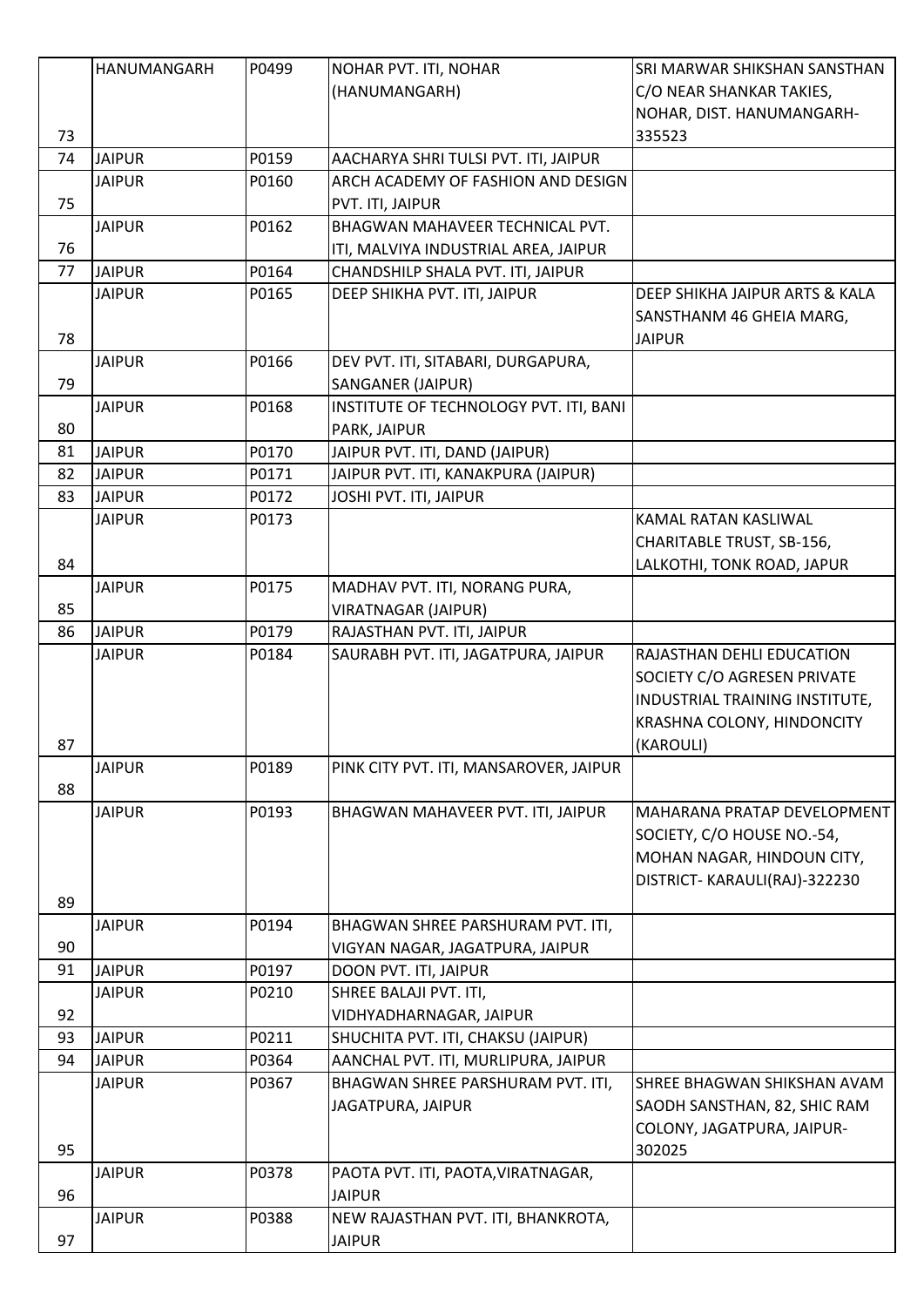|     | <b>JAIPUR</b>     | P0616 | RAMAN PVT. ITI, SANGANER, JAIPUR                                   | M.J.B.P. WELFAIRE SERVICE SOCIETY,<br>15/226, MALVIYA NAGAR, JAIPUR-                                                                             |
|-----|-------------------|-------|--------------------------------------------------------------------|--------------------------------------------------------------------------------------------------------------------------------------------------|
| 98  |                   |       |                                                                    | 302017                                                                                                                                           |
| 99  | <b>JAIPUR</b>     | P1648 | SATYAM PVT. ITI, TIGARIYA (JAIPUR)                                 | <b>BABA RAM SUKHITDAS MAHARAJ</b><br>JAN KALYAN SANSTHA,<br>BILANDPUR, TEHSIL-SHAHPURA,<br><b>JAIPUR</b>                                         |
| 100 | <b>JAIPUR</b>     | P1654 | SUPERTECH PVT. ITI, Sanjariya (JAIPUR)                             | R.N.B. EDUCATION SANSTHA GRAM-<br>SAGHRIYA TEHSIL-SANGANER<br><b>DIST.JAIPUR</b>                                                                 |
| 101 | <b>JAIPUR</b>     | P1678 | S.J. PVT. ITI, Kalyansar (JAIPUR)                                  | <b>BRAJ MEWAT SHIKSHAN SANSTHAN,</b><br>J-180 RAJIV GANDHI MARG, ADARSH<br>NAGAR, JAIPUR                                                         |
| 102 | <b>JALOR</b>      | P0319 | VIVEKANAND PVT. ITI, AHORE (JALORE)                                |                                                                                                                                                  |
| 103 | <b>JALOR</b>      | P1834 | RAMDEV PVT. ITI, SANCHORE (Jalor)                                  |                                                                                                                                                  |
| 104 | <b>JALOR</b>      | P1835 | APEX PVT. ITI, SANCHORE (Jalor)                                    |                                                                                                                                                  |
|     | <b>JHALAWAR</b>   | P0997 | NARAYANI PVT. ITI, JHALAWAR                                        | UJALA GRAMIN VIKAS AND SHODH<br>SANSTHAN JHALAWAR PLOT NO.A-5,<br>NEW MASTER COLONY MODERN<br><b>SENIOR SECONDARY SCHOOL KE</b><br>PAS, JHALAWAR |
| 105 | <b>JHUNJHUNUN</b> | P0216 |                                                                    |                                                                                                                                                  |
| 106 |                   |       | SINGHANIA PVT. ITI, PACHERI BADI<br>(JHUNJHUNU)                    |                                                                                                                                                  |
|     | <b>JHUNJHUNUN</b> | P0484 | CH. CHARAN SINGH PVT. ITI, MANDAWA                                 |                                                                                                                                                  |
| 107 |                   |       | (JHUNJHUNU)                                                        |                                                                                                                                                  |
| 108 | <b>JHUNJHUNUN</b> | P0648 | N.G.R. PVT. ITI, KHINWASAR (JHUNJHUNU)                             |                                                                                                                                                  |
| 109 | <b>JHUNJHUNUN</b> | P1167 | BALAJI PVT. ITI, UDAIPURWATI<br>(JHUNJHUNU)                        | <b>BALAJI EDUCATION SOCIETY ETAWA</b><br>BHOPAJI, TEHSIL-CHOUMU(JAIPUR)                                                                          |
| 110 | <b>JODHPUR</b>    | P0225 | KARUNA ROYAL PVT. ITI, JODHPUR                                     | KARUNA ROYAL EDUCATION<br>SANSTHAN, LUNI PANCHAIT<br>SAMINDUSTRIAL TRAINING<br><b>INSTITUTE, JODHPUR</b>                                         |
| 111 | <b>JODHPUR</b>    | P0227 | MAULANA ABUL KALAM AZAD MUSLIM<br>MAHILA PVT. ITI, JODHPUR         |                                                                                                                                                  |
| 112 | <b>JODHPUR</b>    | P0228 | RAJEEV GANDHI PVT. ITI, JODHPUR                                    |                                                                                                                                                  |
| 113 | <b>JODHPUR</b>    | P0229 | SHRIMATI A.B. MEMORIAL PVT. ITI,<br><b>JODHPUR</b>                 |                                                                                                                                                  |
| 114 | KARAULI           | P0235 | JAGDAMBA PVT. ITI, SRI MAHAVEER JI<br>(KARAULI)                    | NARSINGH SHIKSHA SAMITEE,<br><b>KARAULI</b>                                                                                                      |
| 115 | KARAULI           | P0237 | SHRI BHASKAR PVT. ITI, MAHU-<br>IBRAHIMPUR, HINDAUN CITY (KARAULI) | SHRI BHASKAR SHIKSHA SEVA<br>SAMINDUSTRIAL TRAINING<br>INSTITUTE, MAHU IBRAHIMPUR,<br>TEH. HINDAUNCITY DISTT. KARAULI                            |
|     | KARAULI           | P0238 | BHAGAWAN MAHAVEER PVT. ITI, KARAULI                                |                                                                                                                                                  |
| 116 |                   |       |                                                                    |                                                                                                                                                  |
| 117 | <b>KARAULI</b>    | P0239 | DANTESHWARI PVT. ITI, KARAULI                                      |                                                                                                                                                  |
|     |                   |       |                                                                    |                                                                                                                                                  |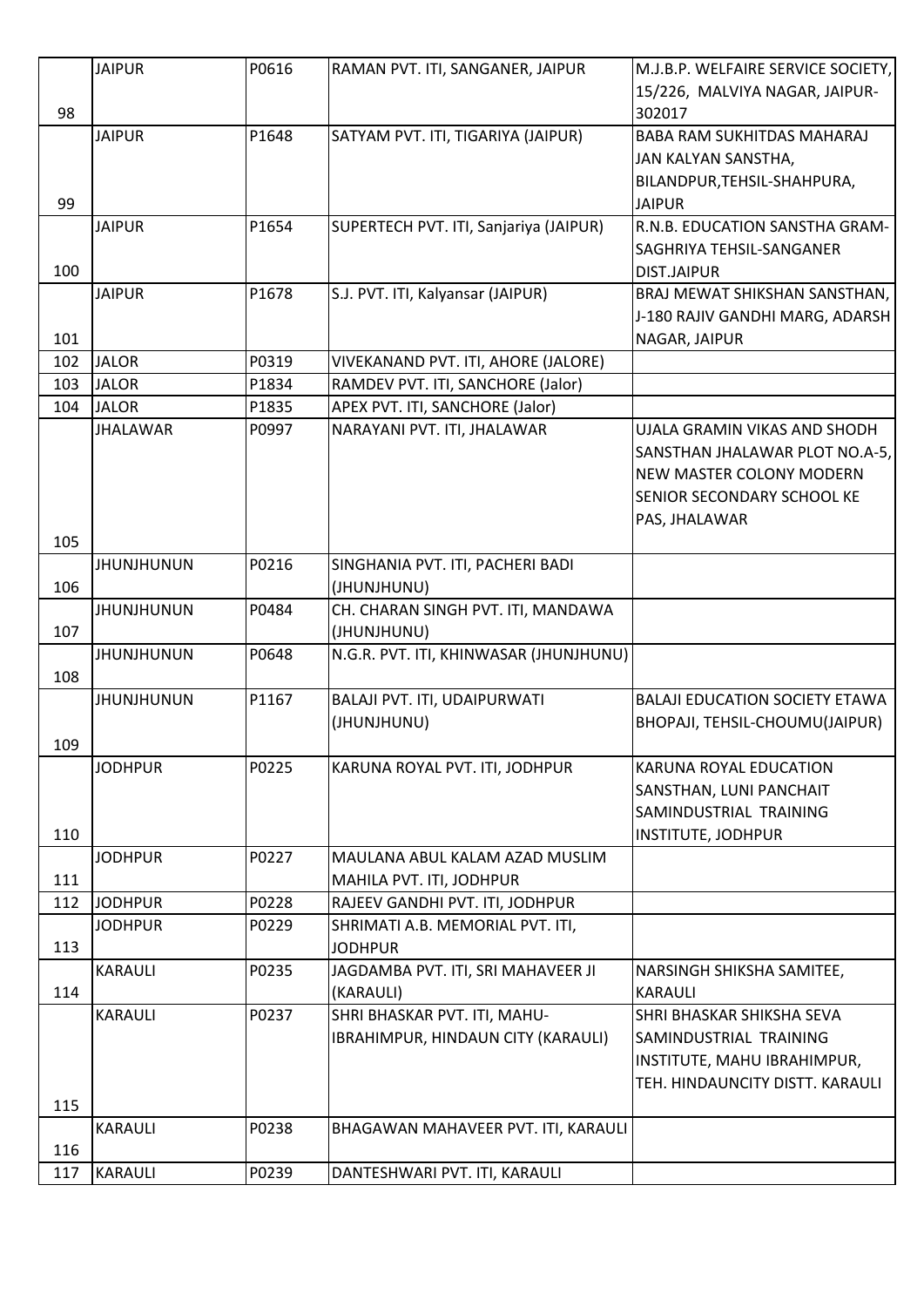|     | <b>KARAULI</b> | P0240 | JAGDAMBA PVT. ITI, KARAULI                                     | NERSINGH SHIKSHA SAMITTEE, C/O         |
|-----|----------------|-------|----------------------------------------------------------------|----------------------------------------|
|     |                |       |                                                                | BANBARI MOD, SHRI MAHAVEER JI,         |
|     |                |       |                                                                | TEH-HINDAUN CITY, DIST.-               |
| 118 |                |       |                                                                | KARAULI(RAJ)-23220                     |
|     | <b>KARAULI</b> | P0241 | NADAUTI PVT. ITI, NADAUTI (KARAULI)                            | PARYAVARAN SARAKSHAN                   |
|     |                |       |                                                                | SANSTHAN, G/P DANTASUTI TEHSIL-        |
|     |                |       |                                                                | <b>BAMANVAS</b>                        |
| 119 |                |       |                                                                | (SAWAIMADHOPUR)322215                  |
|     | <b>KARAULI</b> | P0242 | OM SHADILYA PVT. ITI, HINDAUNCITY                              |                                        |
| 120 |                |       | (KARAULI)                                                      |                                        |
|     | <b>KARAULI</b> | P0243 | SHIV PVT. ITI, SRI MAHAVEERJI (KARAULI)                        | <b>SURYA VIKAS SEVA &amp; SHIKSHAN</b> |
|     |                |       |                                                                | SANSTHAN, G/P GAVADI MEENA,            |
|     |                |       |                                                                | POST-DALANPUR, TEHSIL-HINDONE          |
| 121 |                |       |                                                                | <b>DIST. KARAULI</b>                   |
|     | <b>KARAULI</b> | P0321 | JAGDAMBA PVT. ITI, SAPOTRA (KARAULI)                           |                                        |
| 122 |                |       |                                                                |                                        |
|     | <b>KARAULI</b> | P0322 | GORAV PVT. ITI, HINDAUN CITY (KARAULI)                         |                                        |
| 123 |                |       |                                                                |                                        |
|     | <b>KARAULI</b> | P0403 | LAL BAHADHUR SHASTRI PVT. ITI,                                 |                                        |
| 124 |                |       | <b>SAPOTRA (KARAULI)</b>                                       |                                        |
|     | <b>KARAULI</b> | P0404 |                                                                |                                        |
|     |                |       | LAL BAHADHUR SHASTRI PVT. ITI,                                 |                                        |
| 125 |                |       | HINDAUN CITY (KARAULI)                                         |                                        |
|     | <b>KARAULI</b> | P0406 | <b>GURUKUL PVT. ITI, HINDAUN CITY</b>                          | <b>GURUKUL SHIKSKA &amp; VIKAS</b>     |
|     |                |       | (KARAULI)                                                      | SANSTHAN, ROOP COLONY, BEHIND          |
|     |                |       |                                                                | NEW HOSPITAL, MOHAN NAGAR,             |
|     |                |       |                                                                | HINDONE CITY (KARAULI)                 |
| 126 |                |       |                                                                |                                        |
|     | <b>KARAULI</b> | P0407 | PRIYA PVT. ITI, SRI MAHAVEERJI (KARAULI) BABLI ADARSH SHIKSHAN |                                        |
|     |                |       |                                                                | SANSTHAN, BANVARIPUR MODE,             |
|     |                |       |                                                                | <b>SHREE MAHAVEERJI POST</b>           |
|     |                |       |                                                                | SHANTIVEER NAGAR, TH. HINDONE          |
| 127 |                |       |                                                                | CITY (KARAULI)                         |
|     | <b>KARAULI</b> | P0409 | PANCHADARA PVT. ITI, RARA SHAHPUR                              | <b>GEETANJALI SHIKSHA</b>              |
|     |                |       | (KARAULI)                                                      | SAMINDUSTRIAL TRAINING                 |
|     |                |       |                                                                | INSTITUTE, MANDAWARA ROAD,             |
|     |                |       |                                                                | HINDAUNCITY, DIST. KARAULI             |
| 128 |                |       |                                                                |                                        |
|     | <b>KARAULI</b> | P0413 | SHRI ANAND PVT. ITI, HINDAUN CITY                              | <b>ANAND SHIKSHA SAMINDUSTRIAL</b>     |
|     |                |       | (KARAULI)                                                      | TRAINING INSTITUTE, NEAR BAYANA        |
|     |                |       |                                                                | MOD, STATION ROAD,                     |
|     |                |       |                                                                | HINDAUNCITY, DIST. KARAULI             |
| 129 |                |       |                                                                |                                        |
|     | <b>KARAULI</b> | P0415 | GURU ATMA VALLABH PVT. ITI, BAYANA                             |                                        |
| 130 |                |       | ROAD, HINDAUN CITY (KARAULI)                                   |                                        |
|     | <b>KARAULI</b> | P0418 | JAI HANUMAN PVT. ITI, SUROTH                                   |                                        |
| 131 |                |       | (KARAULI)                                                      |                                        |
|     | <b>KARAULI</b> | P0650 | BRIGHT PVT. ITI, MANDRAYAL (KARAULI)                           | THE BRIGHT SEVA SOCIETY                |
|     |                |       |                                                                | MANDRAIMAL THE. MANDRAIMAL             |
|     |                |       |                                                                |                                        |
|     |                |       |                                                                | DISTT. KARAULI-322251                  |
| 132 |                |       |                                                                |                                        |
|     | <b>KARAULI</b> | P0651 | INDIRA GANDHI PVT. ITI, SUROTH                                 |                                        |
| 133 |                |       | (KARAULI)                                                      |                                        |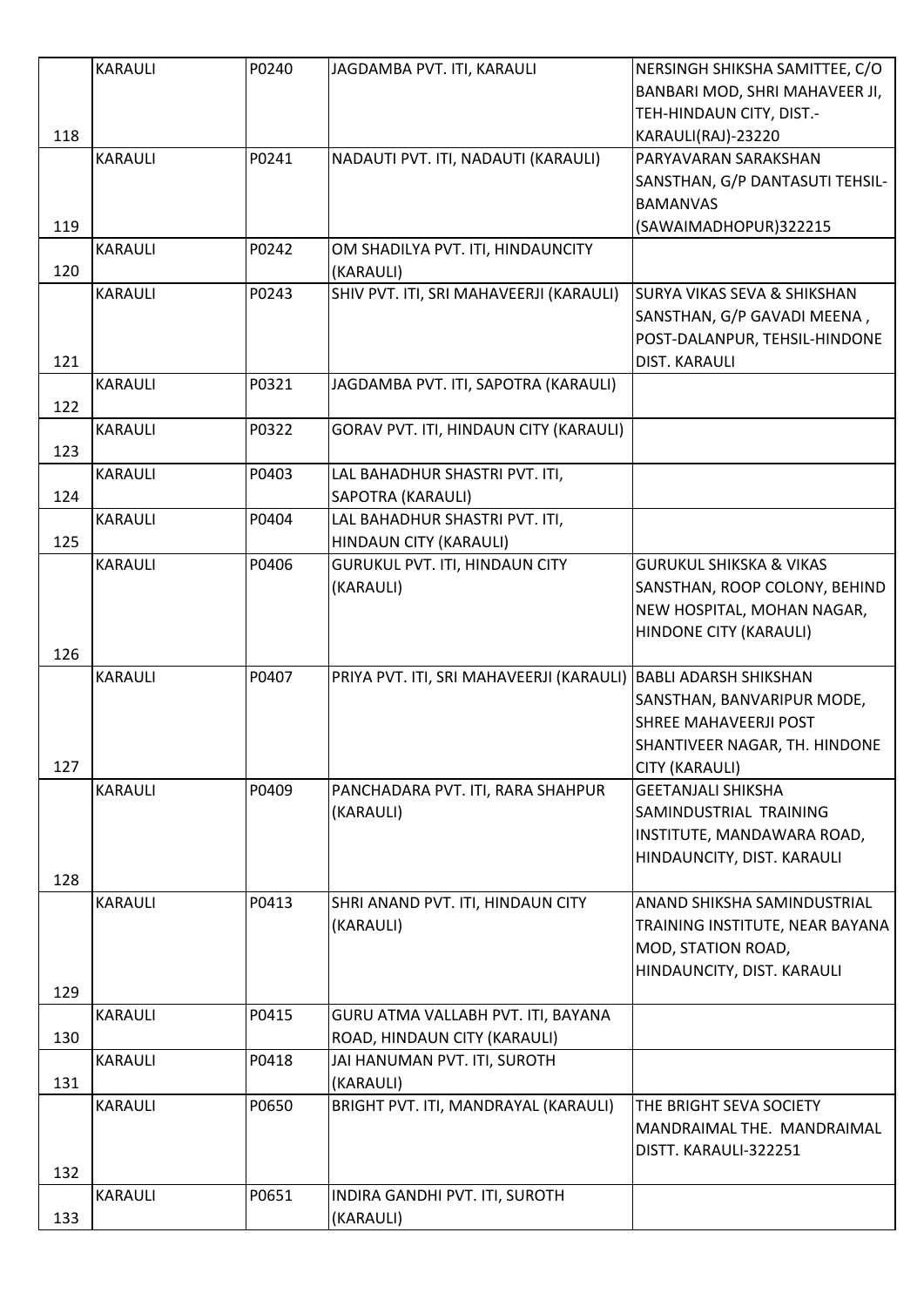|     | <b>KARAULI</b> | P0652 | JAI MAHAVEER PVT. ITI, HINDAUN CITY                             |                                                        |
|-----|----------------|-------|-----------------------------------------------------------------|--------------------------------------------------------|
| 134 |                |       | (KARAULI)                                                       |                                                        |
|     | <b>KARAULI</b> | P0653 | LAL BHADURSHASTRI PVT. ITI, KHEDA                               |                                                        |
| 135 |                |       | (JAMLPUR) (KARAULI)                                             |                                                        |
|     | <b>KARAULI</b> | P0659 | PATEL FOUNDATION PVT. ITI, SAPOTRA                              | PATEL FOUNDATION C/0 ADHAYKSH                          |
|     |                |       | (KARAULI)                                                       | PATEL FOUNDATION AADADUGAR                             |
|     |                |       |                                                                 | THE. SAPOTARA DIST. KARAULI-                           |
|     |                |       |                                                                 | 322218                                                 |
| 136 |                |       |                                                                 |                                                        |
|     | <b>KARAULI</b> | P0660 | PATHIK PVT. ITI, SRI MAHAVEER JI                                |                                                        |
| 137 |                |       | (KARAULI)                                                       |                                                        |
|     | <b>KARAULI</b> | P0661 | RADHA SAWAMI PVT. ITI, DHINDHORA                                |                                                        |
| 138 |                |       | (KARAULI)                                                       |                                                        |
|     | <b>KARAULI</b> | P0662 | RAJ SHREE PVT. ITI, KAILA DEVI (KARAULI)                        |                                                        |
| 139 |                |       |                                                                 |                                                        |
|     | <b>KARAULI</b> | P0665 | TODABHIM PVT. ITI, TODABHIM (KARAULI) SHANTI SHIKSHA AVAM VIKAS |                                                        |
|     |                |       |                                                                 | SAMITTEE, SHANTI SADAN, BEHIND                         |
|     |                |       |                                                                 |                                                        |
|     |                |       |                                                                 | NEW MANDI, JAIN COLONY,<br>HINDON CITY DISTT. KARAULI- |
|     |                |       |                                                                 |                                                        |
| 140 | <b>KOTA</b>    | P0251 |                                                                 | 3231611                                                |
| 141 |                |       | G.N. PVT. ITI, KOTA                                             |                                                        |
| 142 | <b>KOTA</b>    | P0480 | KOTA PVT. ITI, KOTA                                             |                                                        |
| 143 | <b>KOTA</b>    | P0482 | RITES PVT. ITI, TALWANDI, KOTA                                  |                                                        |
| 144 | <b>KOTA</b>    | P0672 | NIRMAL DEVI PVT. ITI, KOTA                                      |                                                        |
|     | <b>KOTA</b>    | P0673 | VIVEKANAND PVT. ITI, KOTA                                       | DUBE SHIKSHAN AVAM                                     |
|     |                |       |                                                                 | PRASHIKSHAN SAMITTEE, 1542-                            |
|     |                |       |                                                                 | SECTOR A, R.K. PURAM, KOTA-                            |
| 145 |                |       |                                                                 | 324005                                                 |
|     | <b>KOTA</b>    | P1364 | CALIBER PVT. ITI, ANANTPUR (KOTA)                               | MEDICARE JAN SHIKSHA                                   |
|     |                |       |                                                                 | PRASHIKSHAN AVM VIKAS                                  |
|     |                |       |                                                                 | SANSTHAN, 19/6 SARVODAYA                               |
|     |                |       |                                                                 | SCHOOL KE PASS, ANANTPURA,                             |
| 146 |                |       |                                                                 | <b>KAOT</b>                                            |
| 147 | <b>NAGAUR</b>  | P0261 | SIGMA PVT. ITI, NAGAUR                                          |                                                        |
|     | <b>NAGAUR</b>  | P0263 | MAHARAJA SURAJMAL PVT. ITI, DEGANA                              | MAHARAJA SURAJMAL SHIKSHAN &                           |
|     |                |       | (NAGAUR)                                                        | SHODH SANSTHAN, MOTIRAM                                |
|     |                |       |                                                                 | JHAIYA BHAWAN, KISAN DAIRY,                            |
|     |                |       |                                                                 | AJMER ROAD, DEGANA (NAGAUR)                            |
| 148 |                |       |                                                                 | 341514                                                 |
| 149 | <b>NAGAUR</b>  | P0469 | LUCKY PVT. ITI, BORAWAR (NAGAUR)                                |                                                        |
| 150 | <b>NAGAUR</b>  | P0470 | NEW MODEL PVT. ITI, NAGAUR                                      |                                                        |
| 151 | <b>NAGAUR</b>  | P0473 | SUFIA PVT. ITI, MANASAR (NAGAUR)                                |                                                        |
|     | <b>NAGAUR</b>  | P0678 | EKALAVAY PVT. ITI, MERTA ROAD                                   | NISHKAM SEVA SANSTHAN, TRAFFIC                         |
|     |                |       | (NAGAUR)                                                        | COLONY MERTA ROAD, NAGAUR-                             |
| 152 |                |       |                                                                 | 341511                                                 |
|     | <b>NAGAUR</b>  | P0681 | PARVATI PVT. ITI, MARWAR MUNDWA                                 | PARVATI SHIKSHA, ANUSANDHAN                            |
|     |                |       | (NAGAUR)                                                        | AVAM PRASHIKSHAN SOCIETY C/0                           |
|     |                |       |                                                                 | DR. ARJUN SINGH BHATI 3/13                             |
|     |                |       |                                                                 | PARVATI NAGAR, CIRCUIT HOUSE                           |
|     |                |       |                                                                 | ROAD, JODHPUR                                          |
| 153 |                |       |                                                                 |                                                        |
|     | <b>NAGAUR</b>  | P0683 | RAJASTHAN PVT. ITI, KUCHAMANCITY,                               |                                                        |
| 154 |                |       | (NAGAUR)                                                        |                                                        |
|     |                |       |                                                                 |                                                        |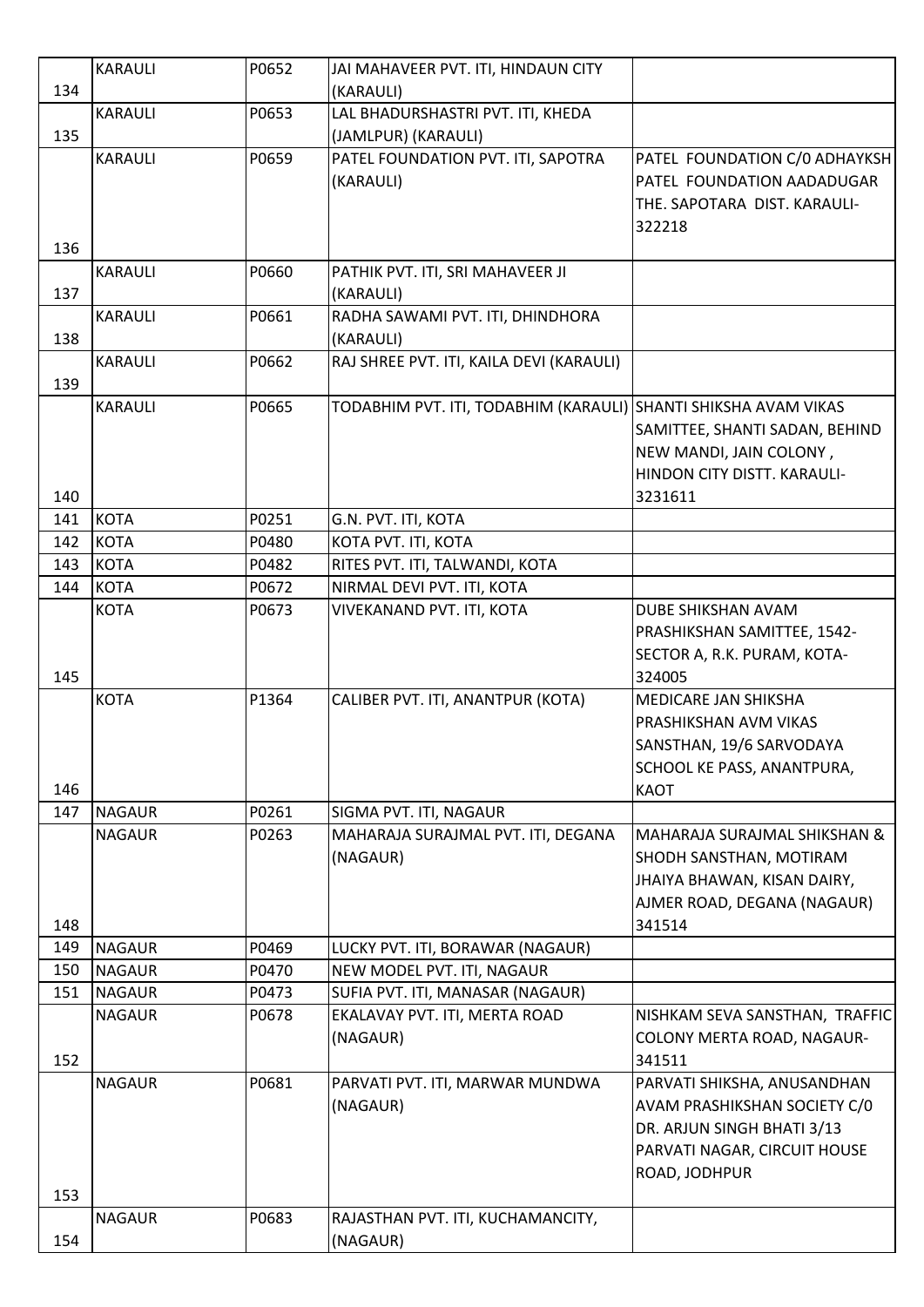|     | <b>NAGAUR</b>         | P1038 | GEETANJALI PVT. ITI, Borawar (NAGAUR) | <b>GEETANJALI SHIKSHAN</b>     |
|-----|-----------------------|-------|---------------------------------------|--------------------------------|
|     |                       |       |                                       | SANSTHAN, BORAWAR, TEHSIL-     |
| 155 |                       |       |                                       | MAKRANA, DIST.-NAGAUR          |
| 156 | <b>PALI</b>           | P0266 | RIDHI SIDHI PVT. ITI, ROHAT (PALI)    |                                |
|     | <b>PALI</b>           | P0513 | SANWARIA PVT. ITI, MARWAR JU. (PALI)  |                                |
| 157 |                       |       |                                       |                                |
|     | <b>PALI</b>           | P0684 | NEHRU PVT. ITI, BABRA (PALI)          | ADHUNIK SHIKSHA VIKAS SAMITTEE |
|     |                       |       |                                       | FUTURE FOUNDATION THE SCHOOL   |
|     |                       |       |                                       | CAMPUS, BEAWAR ROAD,           |
|     |                       |       |                                       | PISANGAN-305204                |
| 158 |                       |       |                                       |                                |
|     | <b>PALI</b>           | P0685 | NISHKAM PVT. ITI, JAITARAN (PALI)     | NISHKAM SEVA SANSTHAN, TRAFFIC |
|     |                       |       |                                       | COLONY MERTA ROAD, NAGAUR-     |
| 159 |                       |       |                                       | 341511                         |
|     | PRATAPGARH            | P0112 | L.B.S. PVT. ITI, PRATAPGARH           | MEWAR SEVA SANSTHAN,           |
|     |                       |       |                                       | MANDSOR ROAD, PRATAPGARH       |
| 160 |                       |       |                                       | 312605                         |
|     | PRATAPGARH            | P0687 | LAL BAHADUR SHASTRI PVT. ITI,         |                                |
| 161 |                       |       | PRATAPGARH                            |                                |
|     | RAJSAMAND             | P0268 | RANTHAMBHOR PVT. ITI, MAJERA,         | RANTHAMBHOR SEVA SANSTHAN,     |
|     |                       |       | KUMBHALGARH (RAJSAMAND)               | NATHDWARA ELECTRICIAN C/O      |
|     |                       |       |                                       | RANKA SADAN, NAV VAHAR         |
|     |                       |       |                                       | COLONY, J.K. MODE, RAJSAMAND-  |
| 162 |                       |       |                                       | 313324                         |
|     | RAJSAMAND             | P0269 | RANTHAMBHOR PVT. ITI, RAILMAGRA       | RANTHAMBHOR SEVA SANSTHAN,     |
|     |                       |       | (RAJSAMAND)                           | NATHDWARA C/O RANKA SADAN,     |
|     |                       |       |                                       | NAV VAHAR COLONY, J.K. MODE,   |
|     |                       |       |                                       | RAJSAMAND-313324               |
| 163 |                       |       |                                       |                                |
|     | <b>SAWAI MADHOPUR</b> | P0271 | BABA GOMATI DAS PVT. ITI, GANGAPUR    |                                |
| 164 |                       |       | CITY (SAWAI MADHOPUR)                 |                                |
|     | SAWAI MADHOPUR        | P0272 | GRAMIN MAHILA VIDHYAPITH PVT. ITI,    |                                |
| 165 |                       |       | MAINPURA, SAWAI MADHOPUR              |                                |
|     | SAWAI MADHOPUR        | P0274 | BHAGAWAN MAHAVEER PVT. ITI, SAWAI     |                                |
| 166 |                       |       | <b>MADHOPUR</b>                       |                                |
|     | <b>SAWAI MADHOPUR</b> | P0276 | DEV SORABH PVT. ITI, SAWAI MADHOPUR   |                                |
| 167 |                       |       |                                       |                                |
|     | <b>SAWAI MADHOPUR</b> | P0280 | PRANTIYA GRAMIN PVT. ITI, KHANDAR     |                                |
| 168 |                       |       | (SAWAI MADHOPUR)                      |                                |
|     | SAWAI MADHOPUR        | P0325 | SHREE BADRINATH PVT. ITI, GAGAPUR     |                                |
| 169 |                       |       | CITY (SAWAI MADHOPUR)                 |                                |
|     | <b>SAWAI MADHOPUR</b> | P0460 | LAL BAHADHUR SHASTRI PVT. ITI,        |                                |
| 170 |                       |       | <b>GANGAPUR CITY (SAWAI MADHOPUR)</b> |                                |
|     | SAWAI MADHOPUR        | P0461 | RICHA PVT. ITI, KHERDA (SAWAI         |                                |
| 171 |                       |       | MADHOPUR)                             |                                |
|     | SAWAI MADHOPUR        | P0465 | LAXMAN PVT. ITI, GANGAPUR CITY (SAWAI |                                |
| 172 |                       |       | MADHOPUR)                             |                                |
|     | <b>SAWAI MADHOPUR</b> | P0515 | RAJASTHAN PVT. ITI, KHERDA (SAWAI     |                                |
| 173 |                       |       | MADHOPUR)                             |                                |
|     | SAWAI MADHOPUR        | P0692 | DEVANSHU INFOTECH PVT. ITI,           |                                |
| 174 |                       |       | <b>GANGAPUR CITY (SAWAI MADHOPUR)</b> |                                |
|     | <b>SAWAI MADHOPUR</b> | P0695 | MEENESH PVT. ITI, SARANGPURA (SAWAI   |                                |
| 175 |                       |       | MADHOPUR)                             |                                |
|     |                       |       |                                       |                                |